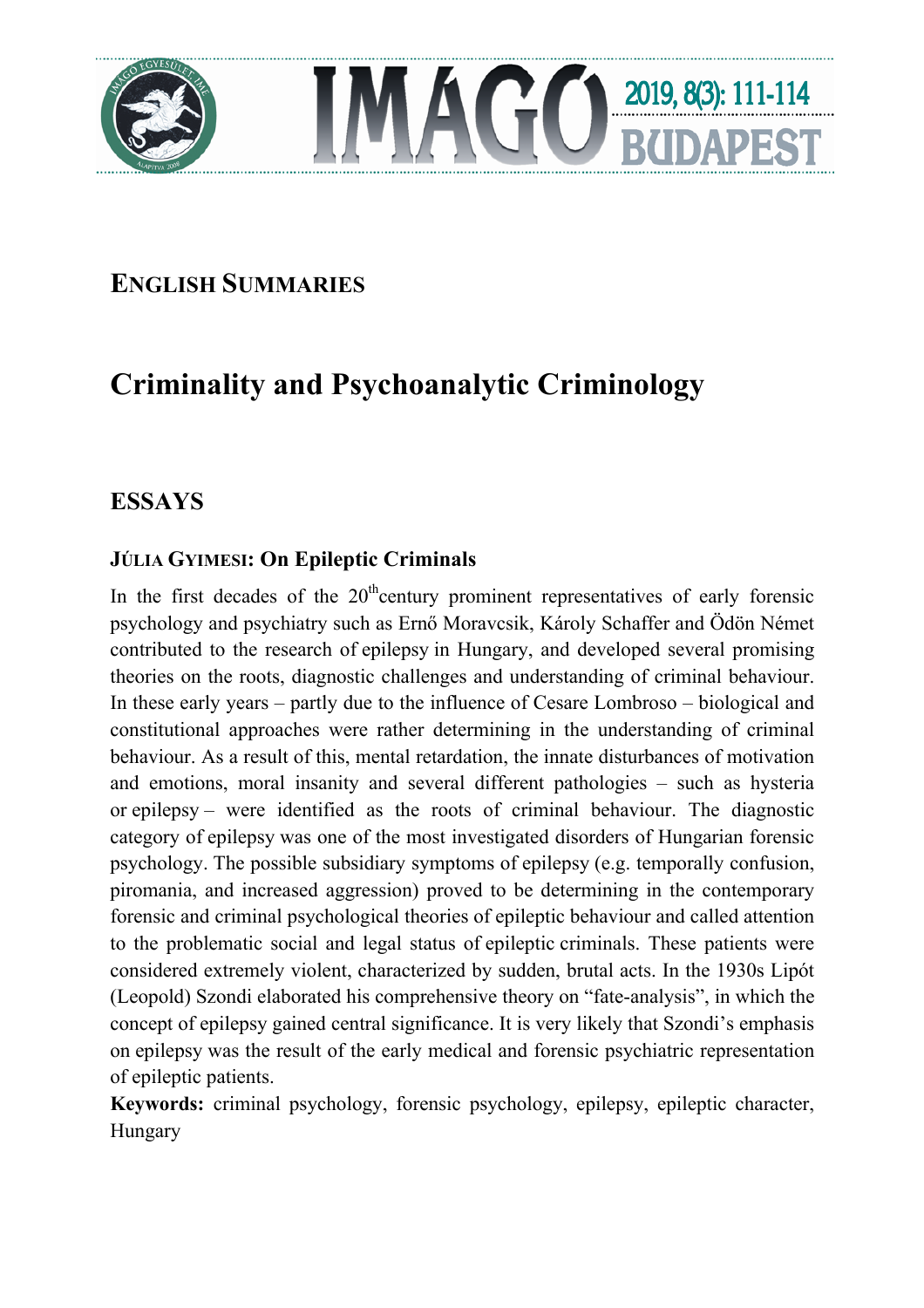#### **DÓRA SZABÓ: August Aichhorn and the Delinquent Youth**

In the 1920s and 1930s the optimal development, education and therapeutic treatment of children became a significant topic in the psychoanalytic discourse. From the perspective of classical psychoanalysis, all human beings are born with destructive instincts. Thus the main purpose of normative education is to provide adequate libidinal development and support individuals to control their instinctual life. The deficiencies in the psychosexual development cause serious consequences: beyond neurosis, they have a decisive role in the formation of antisocial behaviour. This paper is written on an Austrian psychoanalyst, August Aichhorn's theoretical approach and specific therapeutic-educational practice concerning juvenile delinquency, with particular regard to his work in the Viennese Oberhollabrün Institution. His results from this period have numerous connections to several scientific fields: they are related to psychoanalysis, pedagogy, criminal and forensic psychology. Furthermore, his case studies highlight qualities by which the category of normality can be constructed.

**Keywords:** August Aichhorn, juvenile delinquency, corrective education, positive transference, normalization

#### **NIKOLETTA GARAI: The Contribution of Sándor Ferenczi and his Followers to the Emergence of Criminal Psychoanalysis**

Sándor Ferenczi, the leader of the Budapest School of Psychoanalysis nowadays is regarded as the forerunner of modern psychodynamic therapies, trauma research and relational psychoanalysis all over the world. It is less well-known, that Ferenczi – due to his former work as a forensic medical expert – on a theoretical level took important steps in creating criminal psychoanalysis as a discipline. In the 1910's and 1920's Ferenczi held lectures and published two important articles in this field, in which he laid down the foundations of the psychoanalytic psychology of crime, and also drew up some progressive ideas concerning criminal politics and the psychology of some social processes. Criminal psychoanalysis never became a major research topic for Ferenczi, so its systematic exposition was started by Ferenczi's disciple Géza Dukes. Dukes also intended to integrate different ideas that – following Ferenczis's initiation – became central in the works of psychologists like Theodor Reik and August Aichhorn. Because of different reasons criminal psychoanalysis remained marginal in criminology and criminal psychology; in this article – beside the appraisement of the works of these authors – we are intending to point out some reasons of this marginalization.

**Keywords:** psychoanalysis, criminology, criminal-psychoanalysis, Sándor Ferenczi, Géza Dukes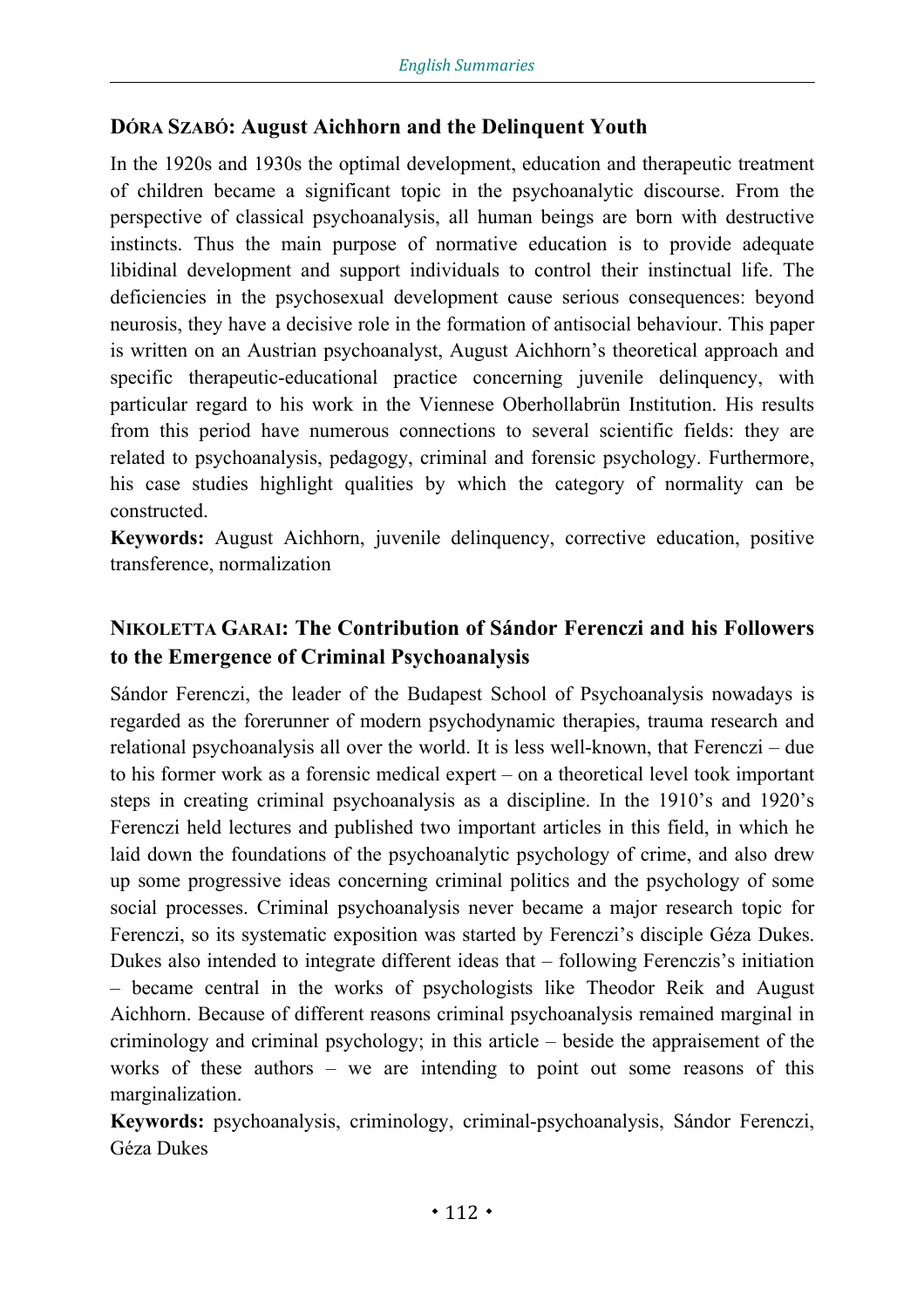#### **TITANILLA FIÁTH: The History of "Therapeutic Prison"**

The study overviews the history of therapeutic approaches in prison settings from the 1950s to the present. It explains how, in connection with wider societal changes, psychoanalysis had lost its leading position in correctional institutions, and the emergence of cognitive-behavioural therapies and the therapeutic community (TC) setting. From the 1990s, the treatment of prison inmates has created a special form of individual responsibility: the offender must be able to identify himself or herself as an agent of the crime without any reference to factors such as personal life history, childhood traumas, social barriers, etc.

**Keywords:** prison, corrections, history of therapeutic approaches, therapeutic community, cognitive behavioural therapy

# **WORKSHOP**

### **ESZTER TÓRIZS: Traumatic (Memory)Traces on the Body of the Text – Additions to the Genesis and Interpretation of the** *József Attila* **Memoir of Márta Vágó**

This paper examines and explores one biographical point of Marta Vágó's life, which has been unknown in literary history until now. The first part of the text focuses on the demonstration of the evidences that prove the incidence of a second nervous breakdown in Vágó's life, and tries to discover – at a rough guess – the date of this phenomenon, with the help of a study of Lilly Hajdu (Vágó's psychoanalyst). The second part of the paper reflects on the reception of Vágó's memoir, and considers the possibilities of reading the memoir as trauma writing, with the help of the biographical event revealed in Hajdu's study.

**Keywords**: Márta Vágó, Attila József, trauma, gender, women's memoir

### **ARCHIVES**

#### **SÁNDOR FERENCZI: Psychoanalysis of delicts (1914)**

In his article Ferenczi criticizes the deterministic criminal law that does not allow to study the unconscious motives of delinquents. It suggests a psychoanalytic approach to criminality which may result in the reform of crime policy and the re-education of delinquents